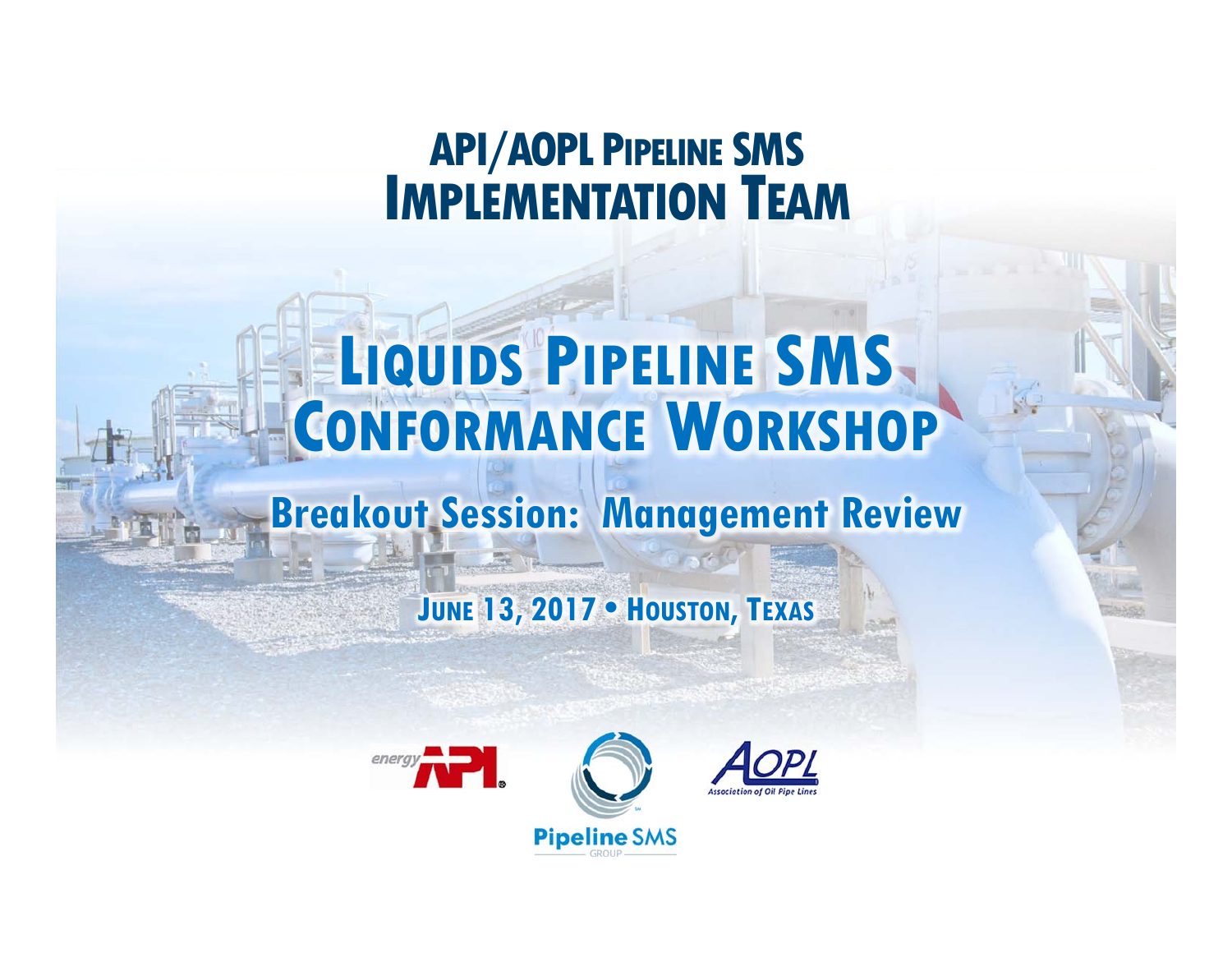## **BREAKOUT TEAM**

- Moderator: Danelle Scotka, Director, Operating Strategy & Management Systems, Plains All American
- Panelists:
	- $\circ$  Jimmy Powell, VP Operations Liquid Pipelines, Kinder Morgan
	- o Shannon McClure, OMS Coordinator, Plains All American
	- o Anthony Limon, US Pipeline Integrity Program Lead, TransCanada

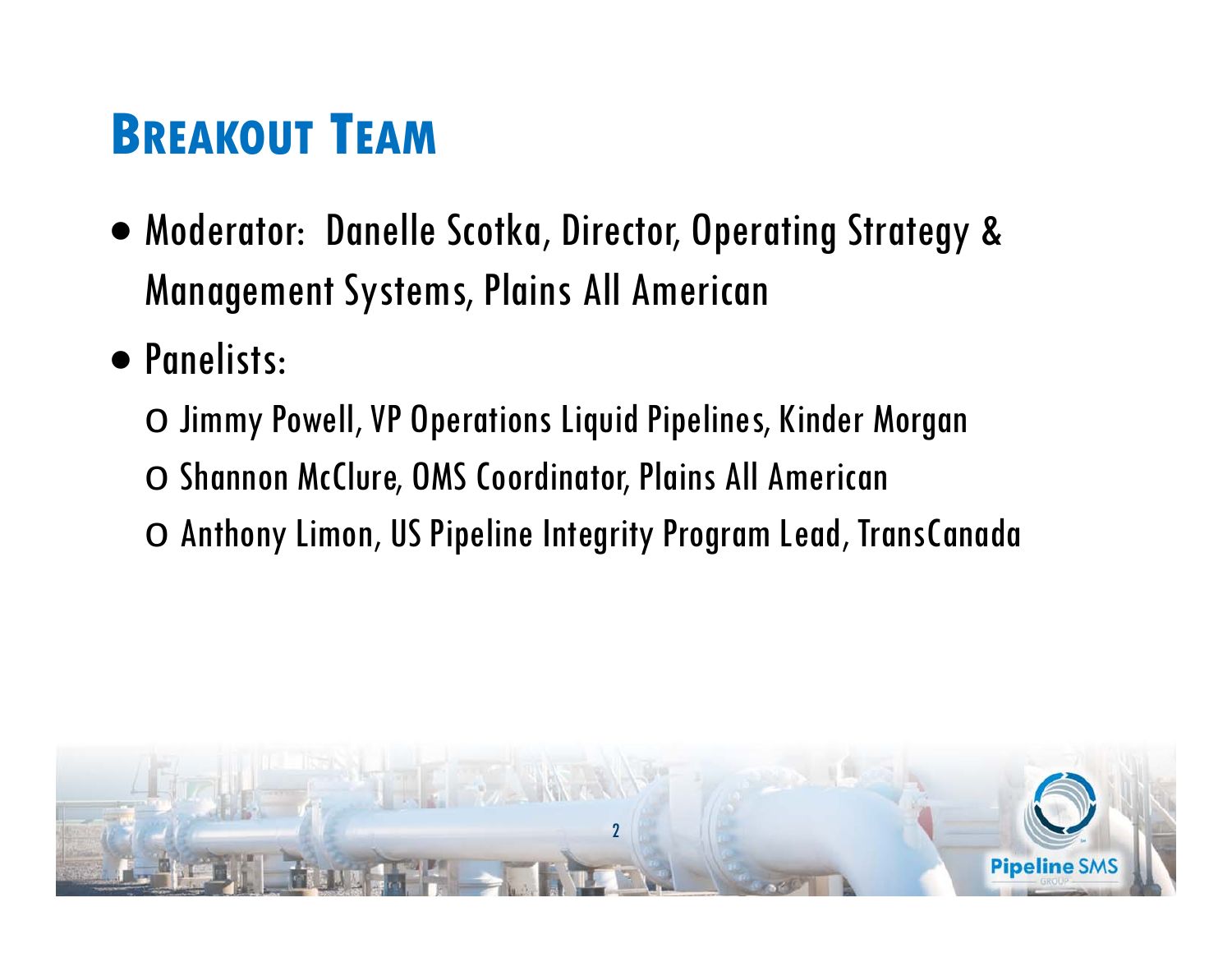## **MANAGEMENT REVIEW – API RP 1173**

- **General:** The PSMS and safety performance shall be reviewed to determine the extent to which the performance goals and objectives have been met.
- 0 **Input:** goals and objectives, status and effectiveness of corrective actions, performance measures, results of risk management review, results and recommendations of incident investigations, results of audits and evaluations, changes that could affect the PSMS, stakeholder feedback, evaluation of PSMS maturity, opportunities for improvement
- 0 **Output:** shall include a summary assessment of the effectiveness of the PSMS and any resulting improvements in risk management effectiveness and pipeline safety performance; shall include any decisions and actions, changes to required resources, and improvements to the processes and procedures made to meet requirements

3

**Pipeline SM**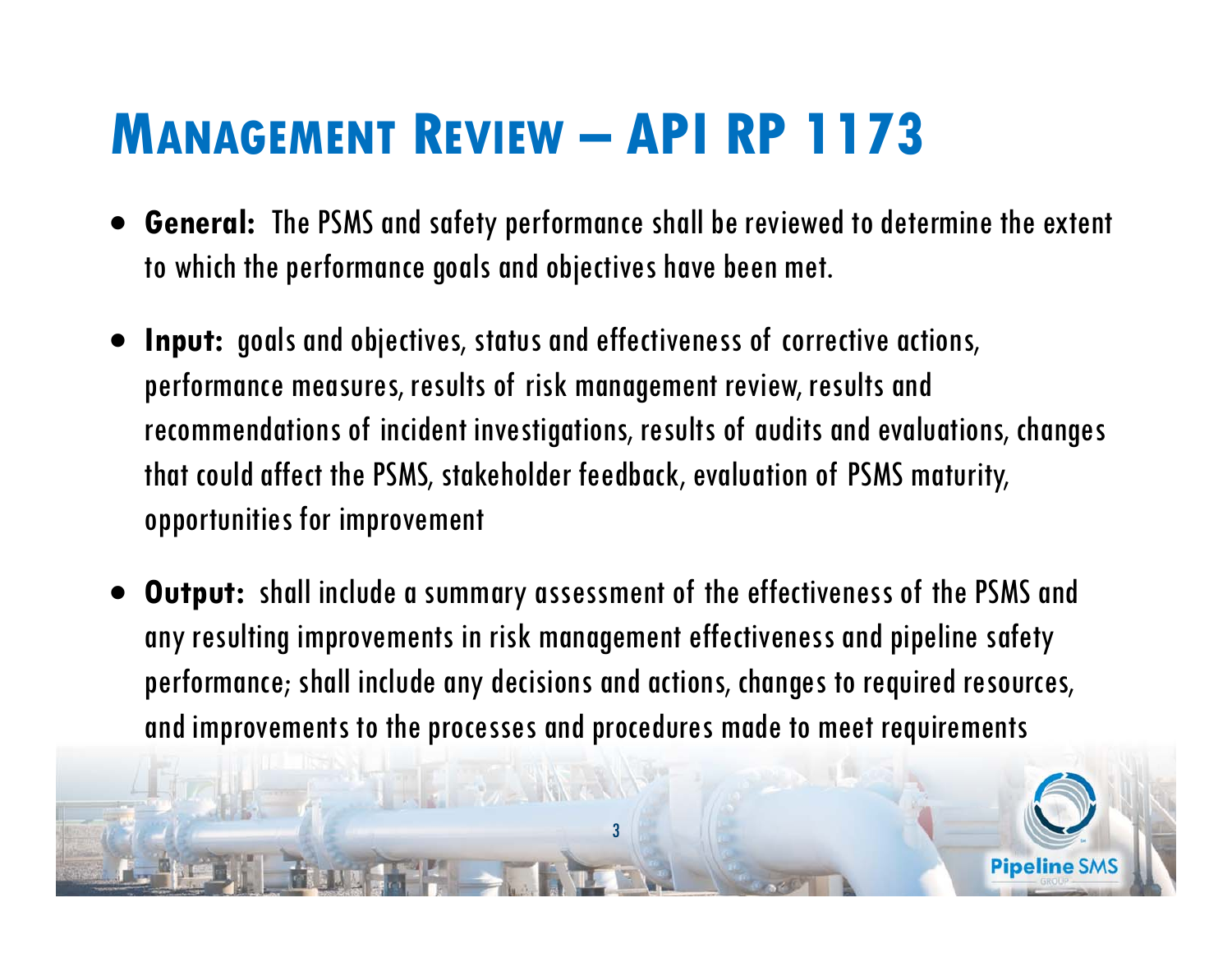## **KINDER MORGAN– GETTING STARTED**

#### 0 **Getting Started:**

- $\circlearrowright$  Established a Corporate PSMS team, including business unit representation
- $\circlearrowright\,$  Gap analysis: API 1173 and legacy KM Operations Management System (PSMS)
	- $\bullet$   $\phantom{0}$  17  $\%$  required no change
	- •74% required minor tweaking
	- 9% required development
- $\circlearrowright$  Identified "Big Three" items for Products Pipelines
	- •Formalized a QA/QC process
	- Developed PSMS audit process
	- •Developed/formalized key performance indicators

#### $\bullet$ **Meetings and Impact:**

- $\circlearrowright$  PSMS Weekly, monthly, quarterly, and annual meetings
- $\circlearrowright$  Enhanced monthly meeting by:
	- •including lessons learned topics for internal and external events and
	- •including field Safety Coordinators
- o Share lessons learned across all KM Business Units

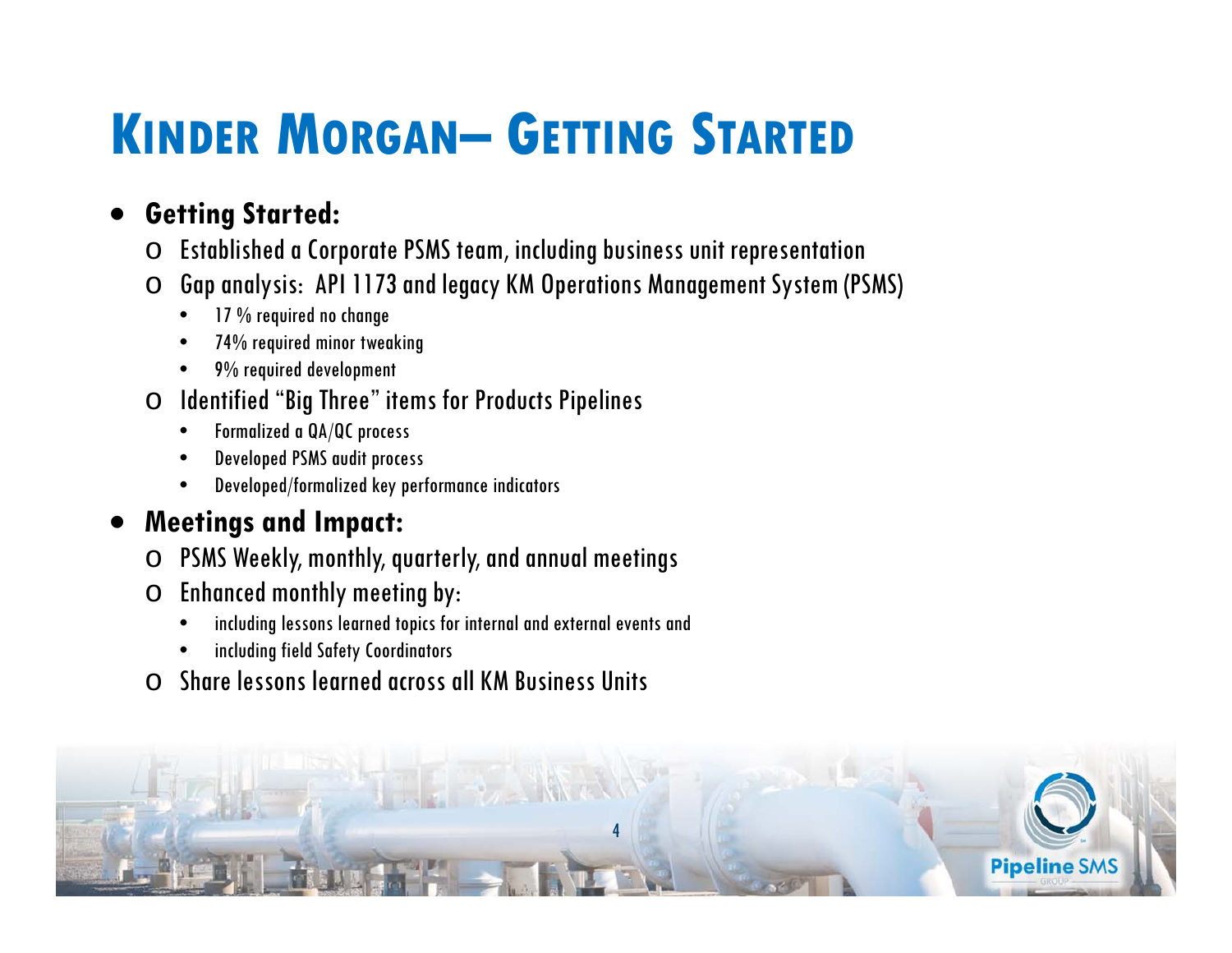## **KINDER MORGAN– LESSONS LEARNED**

### 0 **Key Success Factors:**

- $\,\circ\,$  PSMS communication between senior management and field staff
- $\circlearrowright$  Feld staff's understanding of PSMS
- $\circlearrowright$  Communications regarding PSMS between KM and external PSMS stakeholders
- $\circlearrowright$  Always looking for opportunities for continuous improvement with intentionality
- 0 **Continuous Improvement … Going Forward:** 
	- $\circlearrowright$  Participated in a Safety Culture survey
	- $\circ$  Established a PSMS maturity matrix
	- o Senior Managements' continued support of PSMS
	- $\circlearrowright$  Senior Management identifies PSMS required meetings in opening comments

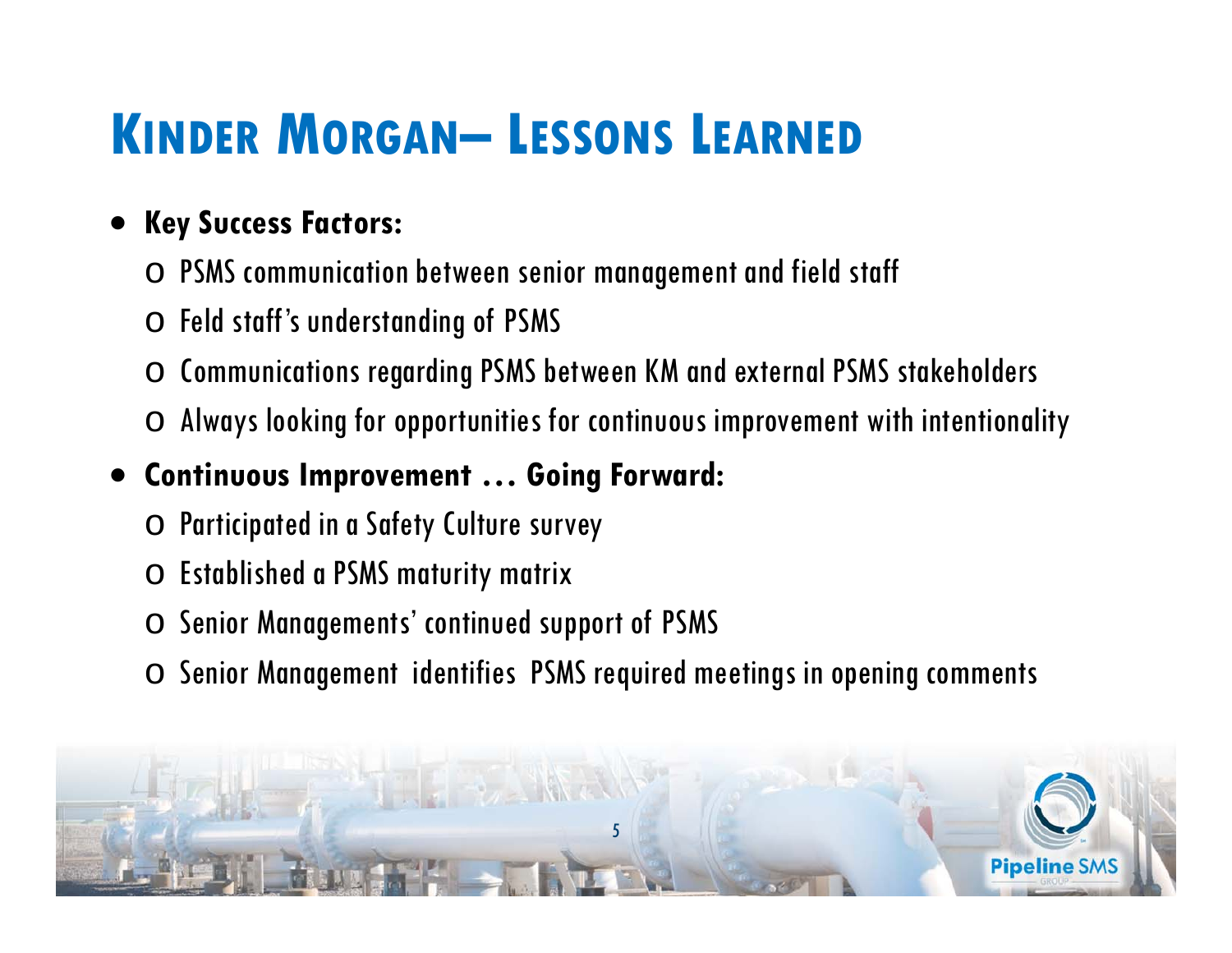## **PLAINS ALL AMERICAN – GETTING STARTED**

### **Getting Started:**

- $\circ$  Understand the API RP 1173 requirements
- $\circlearrowright$  Determine best approach for our organization
- $\circlearrowright$  Just do it get started and continuously improve

### **Meetings and Impact:**

- $\circlearrowright$  Monthly Operations Leadership Team (OLT) Demonstration of executive leadership's earnest commitment to the success of the Operations Management System (OMS), in turn prompting commitment throughout the company
- $\circ$  Bi-weekly Operations Management Team (OMT) Reflection of executive leadership's commitment to the OMS, promoting accountability and two-way communication around the OMS and improvement activities
- $\circlearrowright$  Quarterly Management Reviews Opportunity for OLT and OMT to actively engage in discussion around improvement activities including status and decisions, review of the effectiveness of the OMS and fulfill the requirement for annual risk review

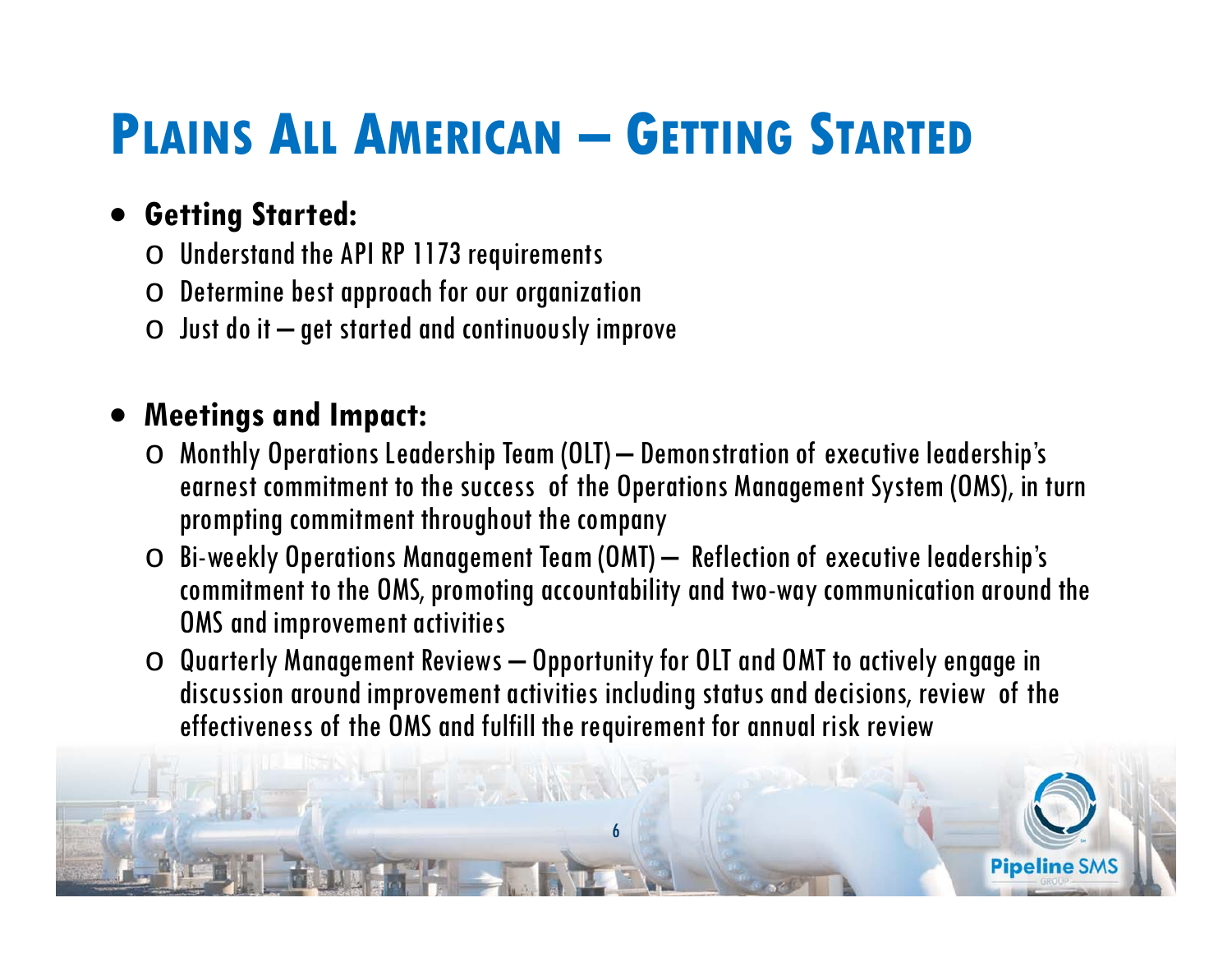## **PLAINS ALL AMERICAN – LESSONS LEARNED**

#### 0 **Key Success Factors:**

- o Active engagement
- $\Omega$ Clear decisions on improvement activities and other OMS business
- oContinual progress in implementation of improvement activities

### 0 **Continuous Improvement … Going Forward:**

- $\circlearrowright$  Use of survey to formally identify improvements
- oRequest informal feedback with the implementation of each new process
- $\,\circ\,$  Add additional required pieces of information as they become available

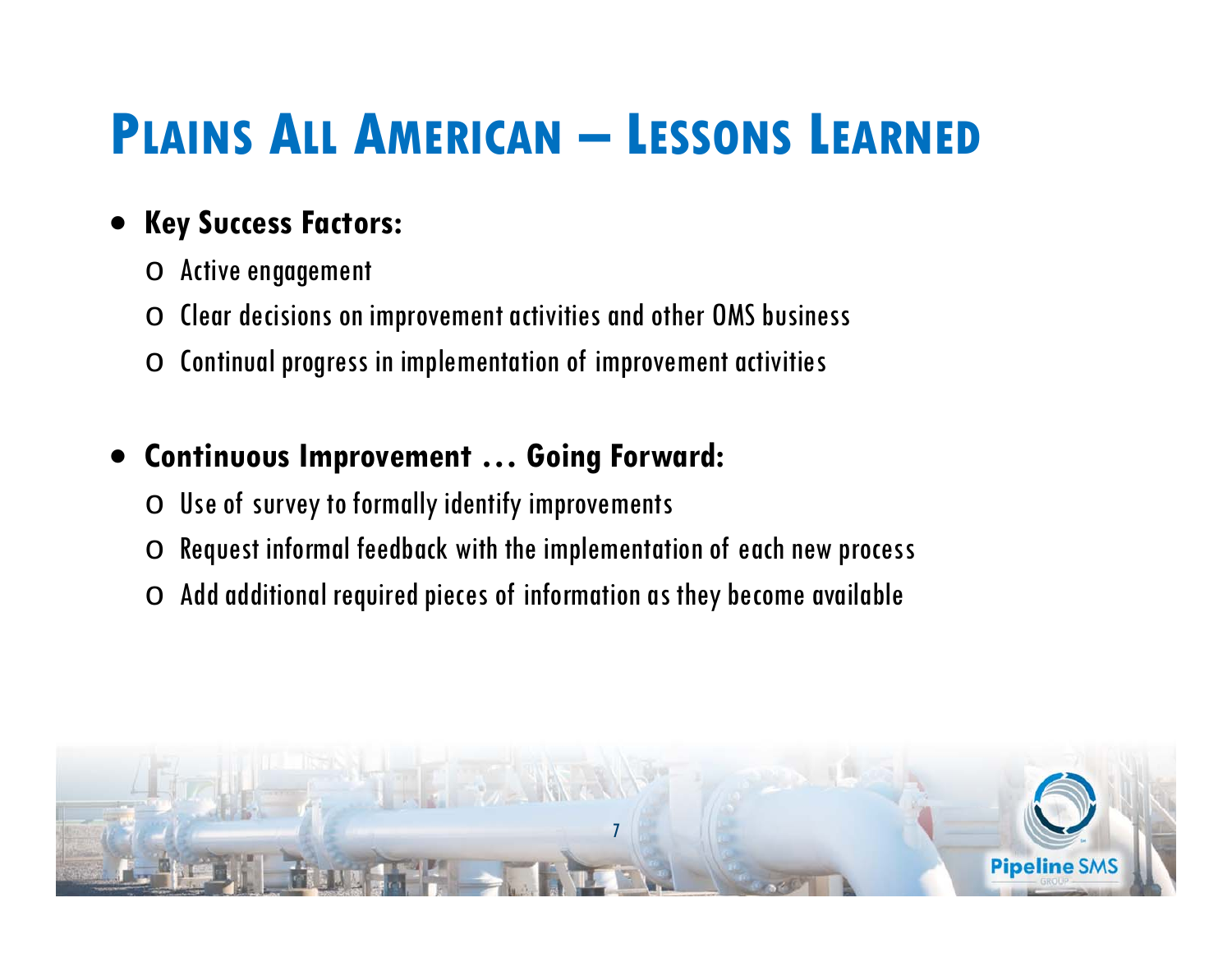## **TRANSCANADA – GETTING STARTED**

### 0 **Getting Started:**

- $\circlearrowright$  Consistent understanding of what you expect to get out of MR
- $\circlearrowright$  Plot out the logistics of executing MR
- $\circlearrowright$  Communication You get out what you put in

### 0 **Meetings and Impact:**

- $\circ$  A layered approach that leverages the overarching MS hierarchy (MS $\rightarrow$ Programs $\rightarrow$ BU) enables visibility and coordination at top and bottom of the organization.
- o Frequency based on governance cycles:
	- •BU/Functional Level: monthly performance management and oversight
	- •Program Level: minimum annual review of program effectiveness & efficiency
	- •System Level: mid-year & annual review of program and system effectiveness, efficiency, maturity

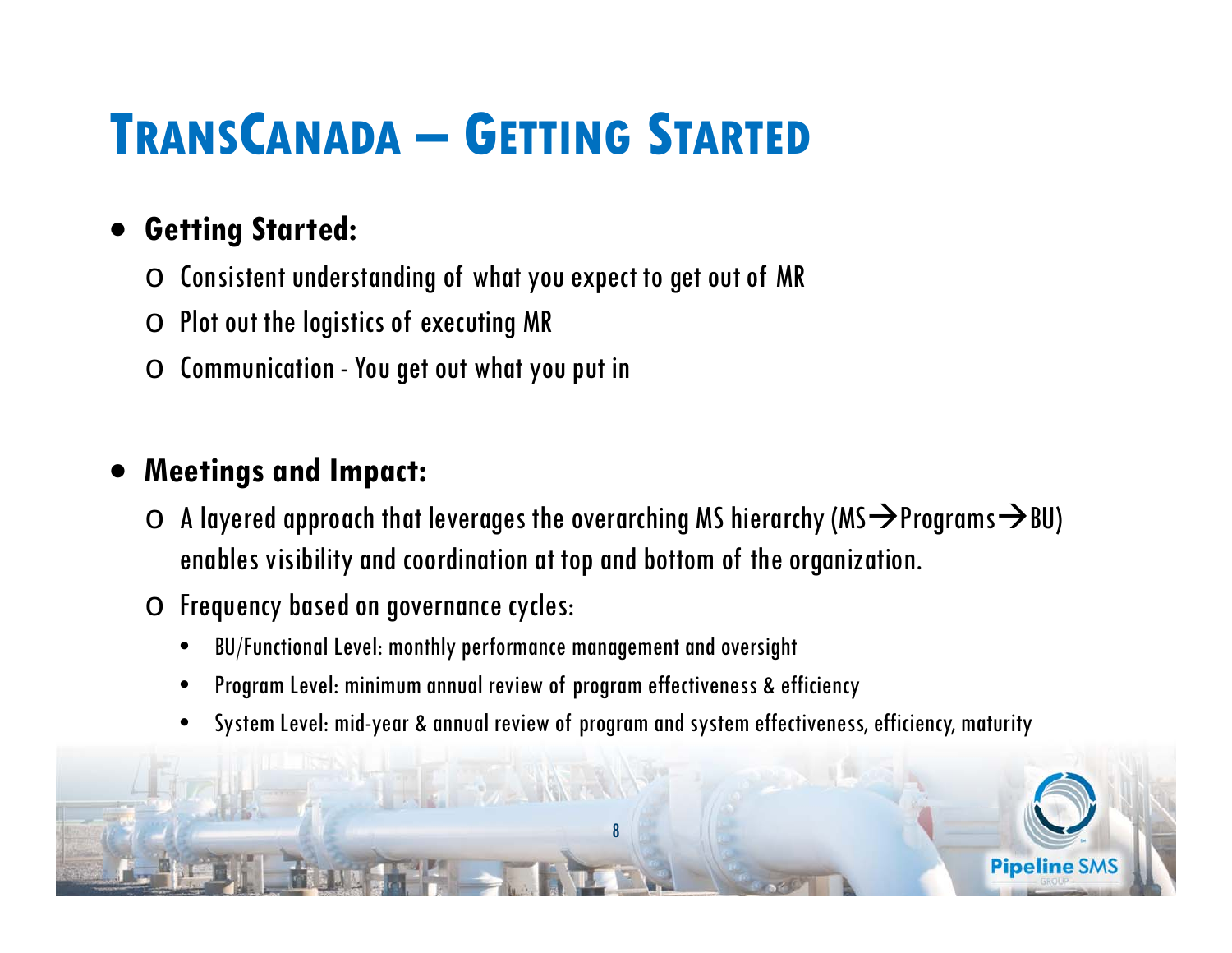## **TRANSCANADA – LESSONS LEARNED**

### $\bullet$ **Key Success Factors:**

- $\circlearrowright$  Agree on what good looks like (Define effective & efficient, today and in future)
- oActionable intelligence, not data (ability to roll it up and drill down)
- oTiming (don't miss the window of opportunity to take action)
- oDisciplined Approach (a good process & commitment to the process)

### $\bullet$ **Continuous Improvement … Going Forward:**

- oTrack and monitor the impact of MR decisions
- oPerformance targets and MR evolve in tandem (the degree of inputs, not the process)
- oSimplify as much as possible while maintaining quality
- $\Omega$ Showcase to MR participants how their input influenced change